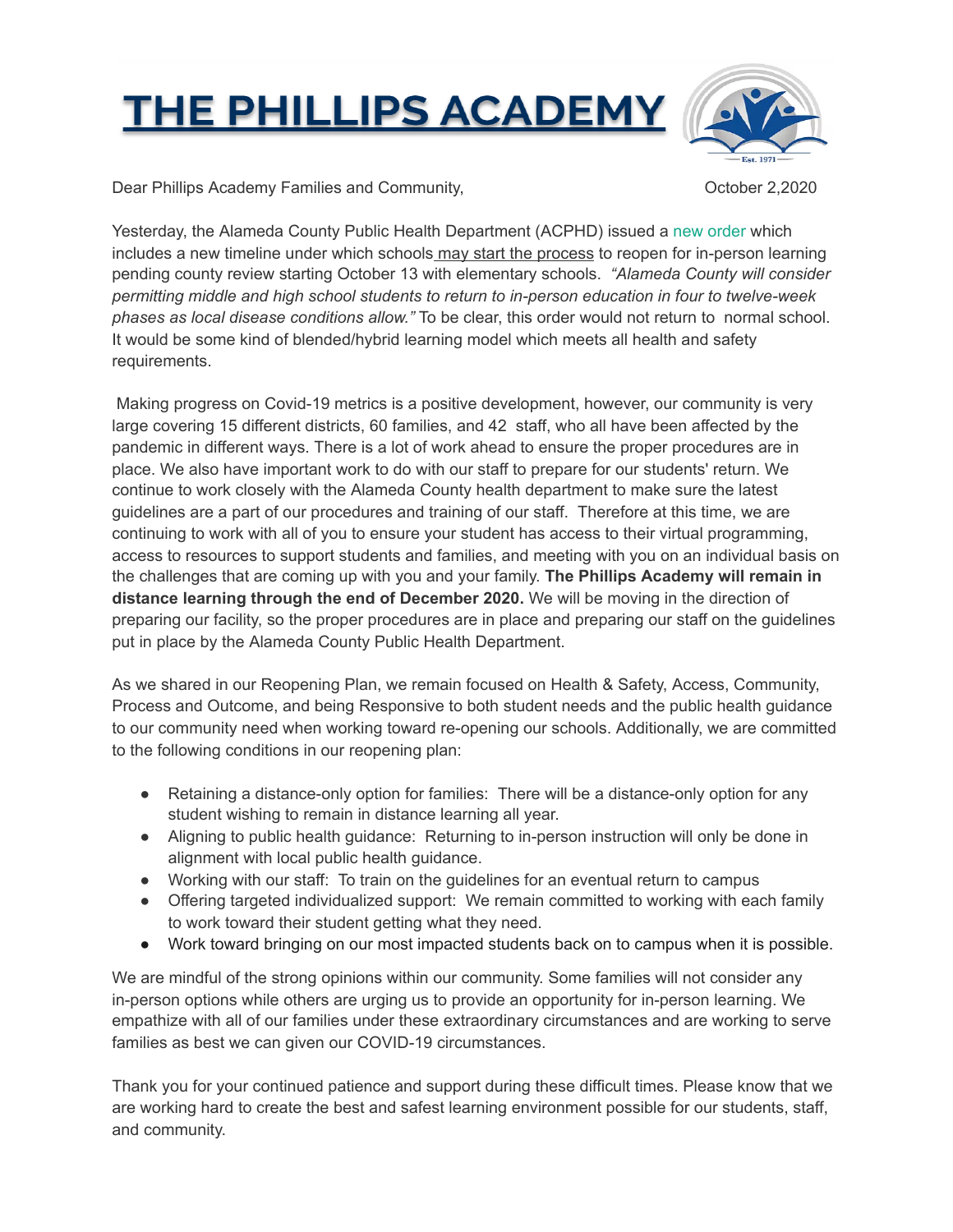If you should have any questions or concerns Please fill out the link Below

[https://docs.google.com/forms/d/e/1FAIpQLSfJQDcuYU6nPcMmHv2LGNuIgX9A0E3p9qKVLaCfbLrJ](https://docs.google.com/forms/d/e/1FAIpQLSfJQDcuYU6nPcMmHv2LGNuIgX9A0E3p9qKVLaCfbLrJD2G2VA/viewform?usp=pp_url) D2G2VA/viewform?usp=pp\_url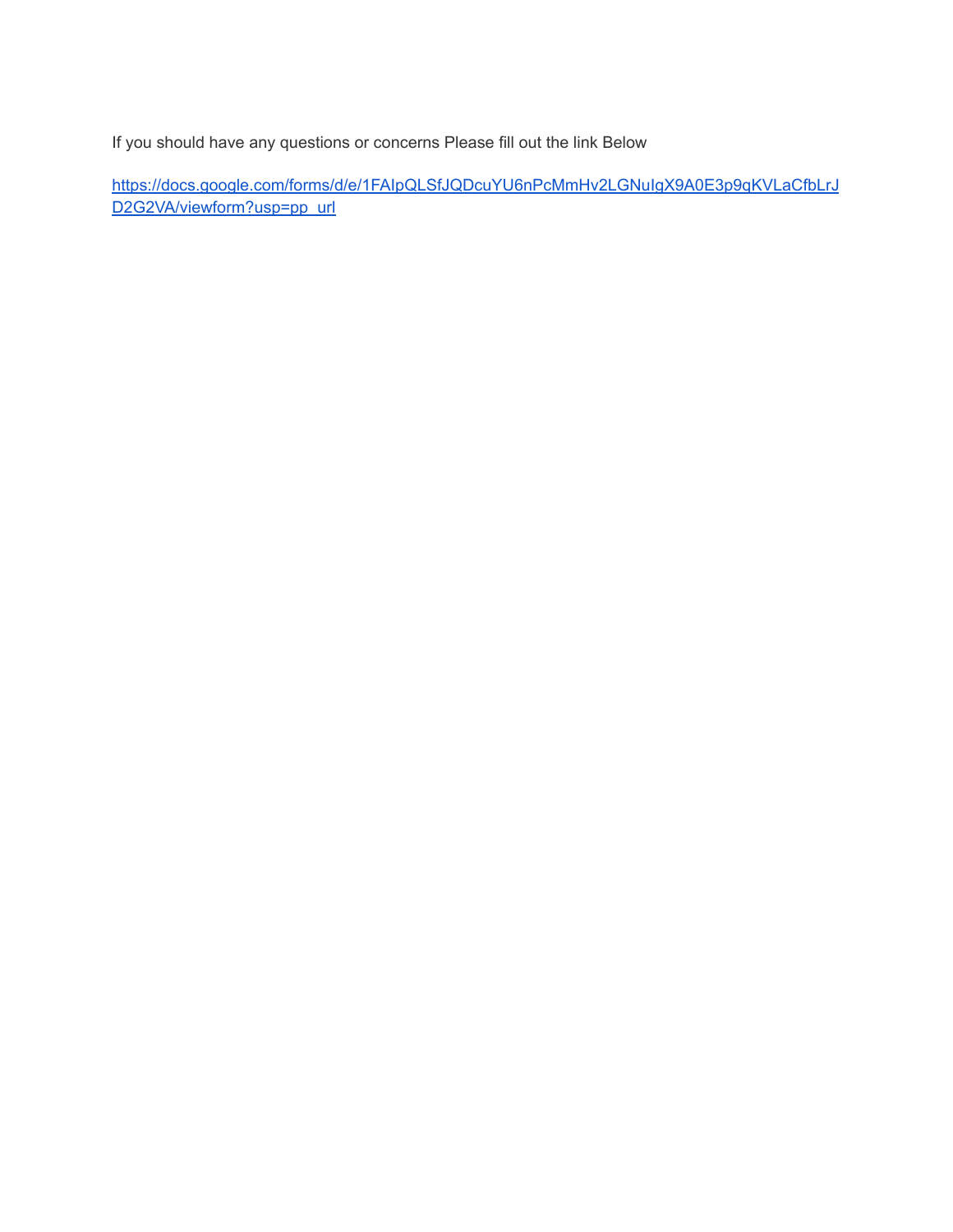## **THE PHILLIPS ACADEMY**



Estimadas familias y comunidad de Phillips Academy, 2 de octubre de 2020

Ayer, el Departamento de Salud Pública del Condado de Alameda (ACPHD) emitió una nueva orden que incluye un nuevo cronograma bajo el cual las escuelas pueden comenzar el proceso de reapertura para el aprendizaje en persona pendiente de la revisión del condado a partir del 13 de octubre con las escuelas primarias. "El condado de Alameda considerará permitir que los estudiantes de secundaria y preparatoria regresen a la educación en persona en fases de cuatro a doce semanas, según lo permitan las condiciones de la enfermedad local". Para ser claros, esta no sería una escuela normal. Sería una especie de modelo de aprendizaje mixto / híbrido que cumpla con todos los requisitos de salud y seguridad. Avanzar en las métricas de Covid-19 es un avance positivo; sin embargo, nuestra comunidad es muy grande y abarca 15 distritos diferentes, 60 familias y 42 empleados, quienes se han visto afectados por la pandemia de diferentes maneras. Queda mucho trabajo por delante para garantizar que se implementen los procedimientos adecuados. También tenemos un trabajo importante que hacer con nuestro personal para prepararnos para el regreso de nuestros estudiantes. Continuamos trabajando en estrecha colaboración con el departamento de salud del condado de Alameda para asegurarnos de que las pautas más recientes sean parte de nuestros procedimientos y capacitación de nuestro personal. Por lo tanto, en este momento, continuamos trabajando con todos ustedes para asegurarnos de que su estudiante tenga acceso a su programación virtual, acceso a recursos para apoyar a los estudiantes y sus familias, y reunirse con usted de manera individual sobre los desafíos que se le presentan. tú y tu familia.

La Academia Phillips permanecerá en aprendizaje a distancia hasta fines de diciembre de 2020. Avanzaremos en la dirección de preparar nuestras instalaciones, para que se implementen los procedimientos adecuados y preparen a nuestro personal sobre las pautas establecidas por el Departamento de Salud Pública del Condado de Alameda. Departamento

Como compartimos en nuestro Plan de reapertura, nos mantenemos enfocados en la salud y seguridad, el acceso, la comunidad, el proceso y el resultado, y respondemos tanto a las necesidades de los estudiantes como a la orientación de salud pública de nuestra comunidad cuando trabajamos para reabrir nuestras escuelas. Además, estamos comprometidos con las siguientes condiciones en nuestro plan de reapertura:

- Mantener una opción de solo distancia para familias: habrá una opción de solo distancia para cualquier estudiante que desee permanecer en el aprendizaje a distancia todo el año.
- Alinearse con la guía de salud pública: El regreso a la instrucción en persona solo se realizará de acuerdo con las guías de salud pública local.
- Trabajar con nuestro personal: capacitarse sobre las pautas para un eventual regreso al campus